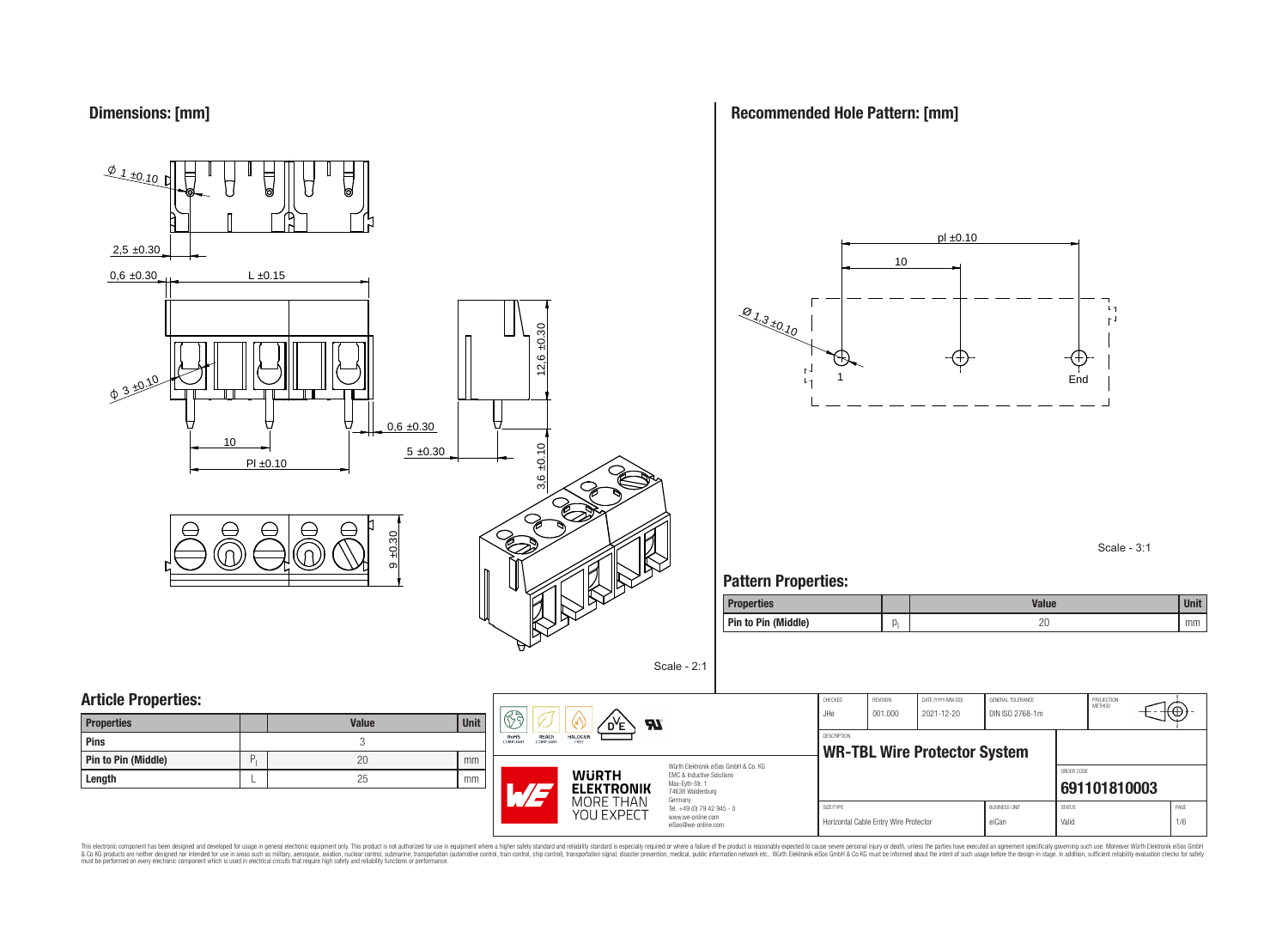### **Kind Properties:**

| <b>Properties</b> |   | <b>Moline</b><br>"dluc- | <b>Unit</b> |
|-------------------|---|-------------------------|-------------|
| <b>Pitch</b>      | - | טו                      | mm          |

### **Material Properties:**

| <b>Insulator Material</b>            | <b>PA66</b>            |  |
|--------------------------------------|------------------------|--|
| <b>Insulator Flammability Rating</b> | $UL94V-0$              |  |
| <b>Insulator Color</b>               | Blue                   |  |
| <b>Terminal Screw Material</b>       | <b>Steel</b>           |  |
| <b>Terminal Screw Plating</b>        | Zinc                   |  |
| <b>Pin Material</b>                  | <b>Brass</b>           |  |
| <b>Pin Plating</b>                   | Tin over Nickel        |  |
| <b>Wire Guard Material</b>           | <b>Stainless Steel</b> |  |

### **General Information:**

**Operating Temperature** -40 up to +105 °C

## **Electrical Properties:**

|                             |     | <b>Value</b>           |      |            | Tol.        |      |
|-----------------------------|-----|------------------------|------|------------|-------------|------|
| <b>Properties</b>           |     | <b>Test conditions</b> | UL   | <b>VDE</b> | <b>Unit</b> |      |
| <b>Rated Current</b>        | ΙŖ. |                        | 16   | 16         | A           |      |
| <b>Working Voltage</b>      |     |                        | 250  | 250        |             |      |
| <b>Withstanding Voltage</b> |     | min                    | 1500 | 2000       |             |      |
| <b>Contact Resistance</b>   | R   |                        | 20   | 20         | $m\Omega$   | max. |

### **Mechanical Properties:**

| <b>Properties</b>        | <b>Value</b>       |           |
|--------------------------|--------------------|-----------|
| Tightening Torque (EU)   | 0.3                | $N^*m$    |
| Tightening Torque (US)   | 2.6                | $in*$ Ibf |
| <b>Wire Strip Length</b> | $6$ up to $7$ (mm) |           |

# **Mechanical Properties:**

| <b>Properties</b> | <b>Value</b> |  |  |  |
|-------------------|--------------|--|--|--|
| <b>Screw</b>      | M3           |  |  |  |

# **Wire Properties:**

| <b>Solid Wire Section (AWG)</b>       | 26 to 14 (AWG)                  |  |  |  |
|---------------------------------------|---------------------------------|--|--|--|
| <b>Solid Wire Section (Metric)</b>    | $0.5$ to 2.5 (mm <sup>2</sup> ) |  |  |  |
| <b>Stranded Wire Section (AWG)</b>    | 26 to 14 (AWG)                  |  |  |  |
| <b>Stranded Wire Section (Metric)</b> | $0.5$ to 2.5 (mm <sup>2</sup> ) |  |  |  |

## **Certification:**

| <b>RoHS Approval</b>  | Compliant [2011/65/EU&2015/863]     |  |  |
|-----------------------|-------------------------------------|--|--|
| <b>REACh Approval</b> | Conform or declared [(EC)1907/2006] |  |  |
| <b>Halogen Free</b>   | Conform [JEDEC JS709B]              |  |  |
| <b>Halogen Free</b>   | Conform [IEC 61249-2-21]            |  |  |
| <b>VDE Approval</b>   | 40022614 Type: 101]                 |  |  |

| CHECKED<br><b>RA</b><br>JHe<br>$\boldsymbol{\mathcal{H}}$<br>D <sup>Y</sup> E |                                   |                                                                                                                     |             | REVISION<br>001.000                   | DATE (YYYY-MM-DD)<br>2021-12-20     | GENERAL TOLERANCE<br>DIN ISO 2768-1m |                        | PROJECTION<br>METHOD | ι€⊕;        |
|-------------------------------------------------------------------------------|-----------------------------------|---------------------------------------------------------------------------------------------------------------------|-------------|---------------------------------------|-------------------------------------|--------------------------------------|------------------------|----------------------|-------------|
| RoHS<br><b>HALOGEN</b><br><b>REACH</b><br>COMPLIANT<br>COMPLIANT<br>FREE      |                                   |                                                                                                                     | DESCRIPTION |                                       | <b>WR-TBL Wire Protector System</b> |                                      |                        |                      |             |
| 17/5                                                                          | <b>WURTH</b><br><b>ELEKTRONIK</b> | Würth Elektronik eiSos GmbH & Co. KG<br>EMC & Inductive Solutions<br>Max-Evth-Str. 1<br>74638 Waldenburg<br>Germany |             |                                       |                                     |                                      | ORDER CODE             | 691101810003         |             |
|                                                                               | MORE THAN<br>YOU EXPECT           | Tel. +49 (0) 79 42 945 - 0<br>www.we-online.com<br>eiSos@we-online.com                                              | SIZE/TYPE   | Horizontal Cable Entry Wire Protector |                                     | <b>BUSINESS UNIT</b><br>eiCan        | <b>STATUS</b><br>Valid |                      | PAGE<br>2/6 |

This electronic component has been designed and developed for usage in general electronic equipment only. This product is not authorized for subserved requipment where a higher selection equipment where a higher selection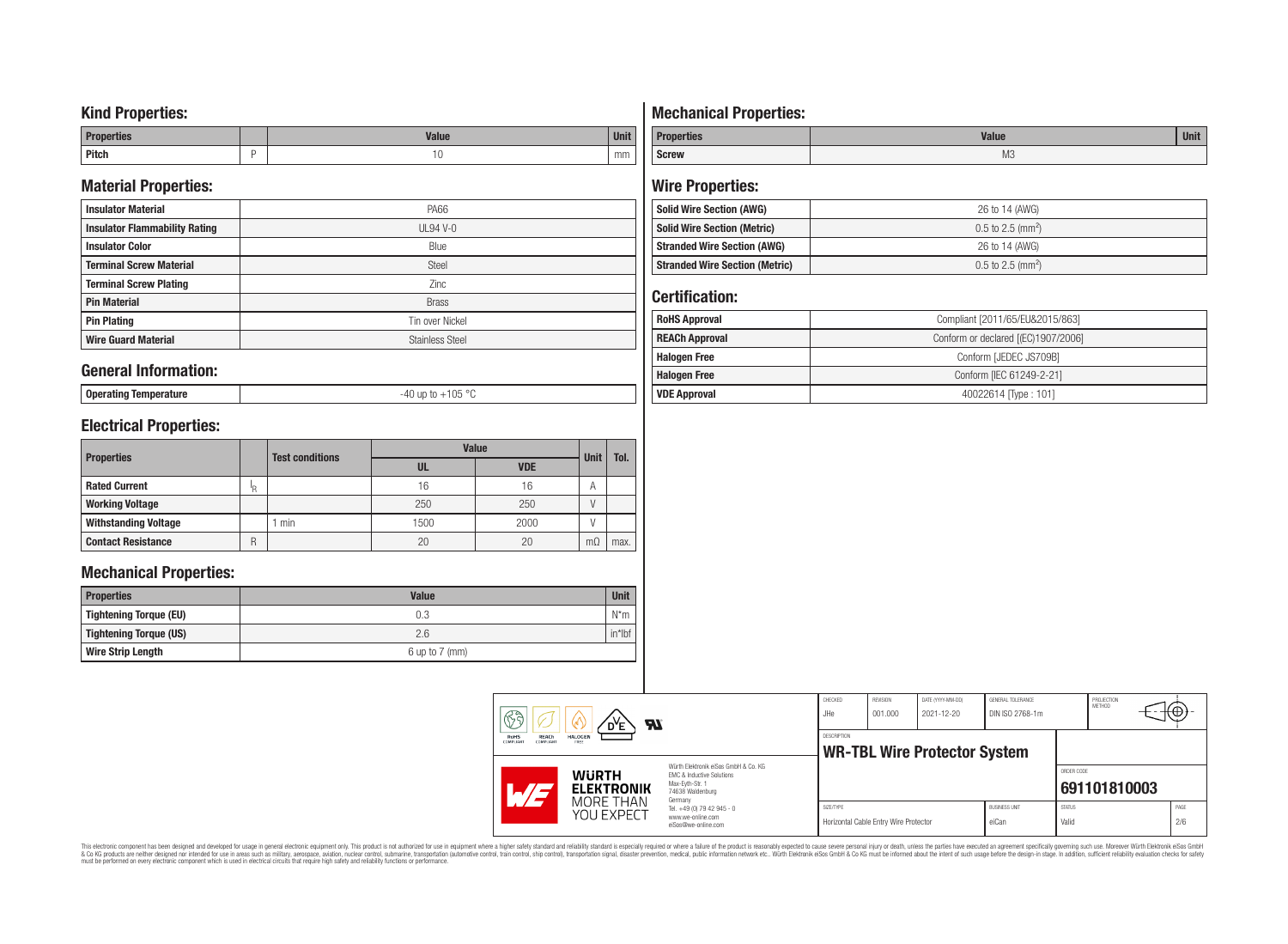

This electronic component has been designed and developed for usage in general electronic equipment only. This product is not authorized for subserved requipment where a higher selection equipment where a higher selection

PROJECTION<br>METHOD

ю

**[691101810003](https://www.we-online.com/catalog/en/article/691101810003)**

ORDER CODE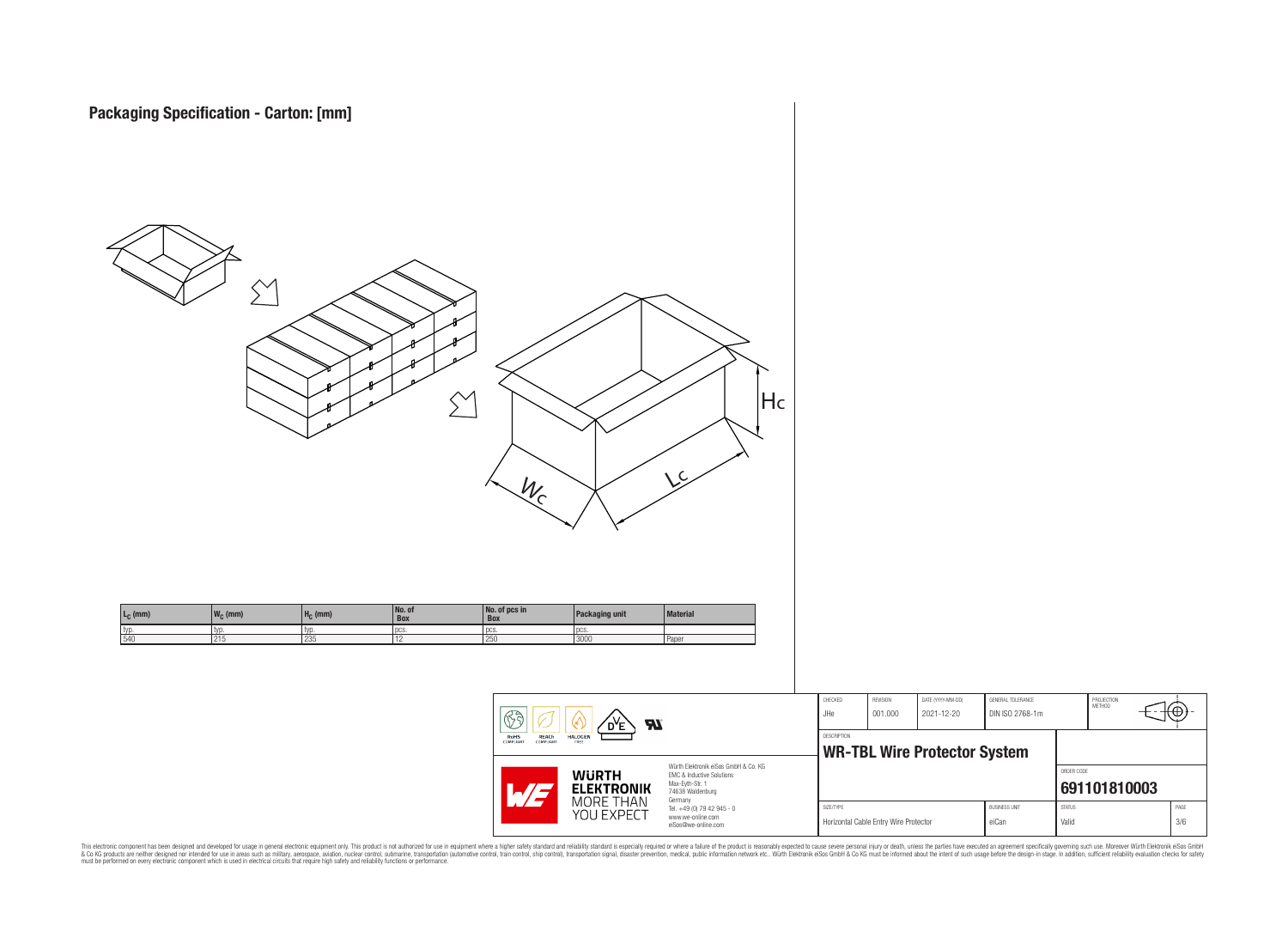## **Classification Wave Soldering Profile:**



----- min temperature procedure ----- max temperature procedure

## **Classification Wave Soldering Profile:**

| <b>Profile Feature</b>                             |                               | <b>Pb-Free Assembly</b>                     | <b>Sn-Pb Assembly</b>                       |  |
|----------------------------------------------------|-------------------------------|---------------------------------------------|---------------------------------------------|--|
| <b>Preheat Temperature Min</b>                     | $\mathsf{I}_{\mathsf{S}}$ min | 100 °C                                      | 100 °C                                      |  |
| <b>Preheat Temperature Typical</b>                 | s typical                     | 120 °C                                      | 120 °C                                      |  |
| <b>Preheat Temperature Max</b>                     | s max                         | 130 °C                                      | 130 °C                                      |  |
| Preheat Time $t_s$ from $T_{s,min}$ to $T_{s,max}$ | $L_{\rm S}$                   | 70 seconds                                  | 70 seconds                                  |  |
| Ramp-up Rate                                       | $\Delta T$                    | 150 $\degree$ C max.                        | 150 $\degree$ C max.                        |  |
| <b>Peak Temperature</b>                            | $T_{\rm p}$                   | $250 °C - 260 °C$                           | $235 °C - 260 °C$                           |  |
| Time of actual peak temperature                    | $t_{p}$                       | max. 10 seconds<br>max. 5 seconds each wave | max. 10 seconds<br>max. 5 seconds each wave |  |
| Ramp-down Rate, Min                                |                               | $\sim$ 2 K/ second                          | $\sim$ 2 K/ second                          |  |
| Ramp-down Rate, Typical                            |                               | $\sim$ 3.5 K/ second                        | $\sim$ 3.5 K/ second                        |  |
| Ramp-down Rate, Max                                |                               | $\sim$ 5 K/ second                          | $\sim$ 5 K/ second                          |  |
| Time 25 $^{\circ}$ C to 25 $^{\circ}$ C            |                               | 4 minutes                                   | 4 minutes                                   |  |

refer to EN61760-1:2006

| ୟ<br>$\boldsymbol{\mathcal{H}}$<br>D <sup>Y</sup> E |                                                                          |                                                              | CHECKED<br>JHe                                                                                                                                                                                | <b>REVISION</b><br>001.000 | DATE (YYYY-MM-DD)<br>2021-12-20       | GENERAL TOLERANCE<br>DIN ISO 2768-1m |                               | PROJECTION<br>METHOD   | ₩Ψ           |             |
|-----------------------------------------------------|--------------------------------------------------------------------------|--------------------------------------------------------------|-----------------------------------------------------------------------------------------------------------------------------------------------------------------------------------------------|----------------------------|---------------------------------------|--------------------------------------|-------------------------------|------------------------|--------------|-------------|
|                                                     | REACh<br><b>HALOGEN</b><br>RoHS<br><b>COMPLIANT</b><br>FREE<br>COMPLIANT |                                                              | <b>DESCRIPTION</b><br><b>WR-TBL Wire Protector System</b>                                                                                                                                     |                            |                                       |                                      |                               |                        |              |             |
|                                                     | $\mathcal{A}/\mathcal{A}$                                                | <b>WURTH</b><br><b>ELEKTRONIK</b><br>MORE THAN<br>YOU EXPECT | Würth Elektronik eiSos GmbH & Co. KG<br>EMC & Inductive Solutions<br>Max-Evth-Str. 1<br>74638 Waldenburg<br>Germany<br>Tel. +49 (0) 79 42 945 - 0<br>www.we-online.com<br>eiSos@we-online.com |                            |                                       |                                      |                               | ORDER CODE             | 691101810003 |             |
|                                                     |                                                                          |                                                              |                                                                                                                                                                                               | SIZE/TYPE                  | Horizontal Cable Entry Wire Protector |                                      | <b>BUSINESS UNIT</b><br>eiCan | <b>STATUS</b><br>Valid |              | PAGE<br>4/6 |

This electronic component has been designed and developed for usage in general electronic equipment only. This product is not authorized for subserved requipment where a higher selection equipment where a higher selection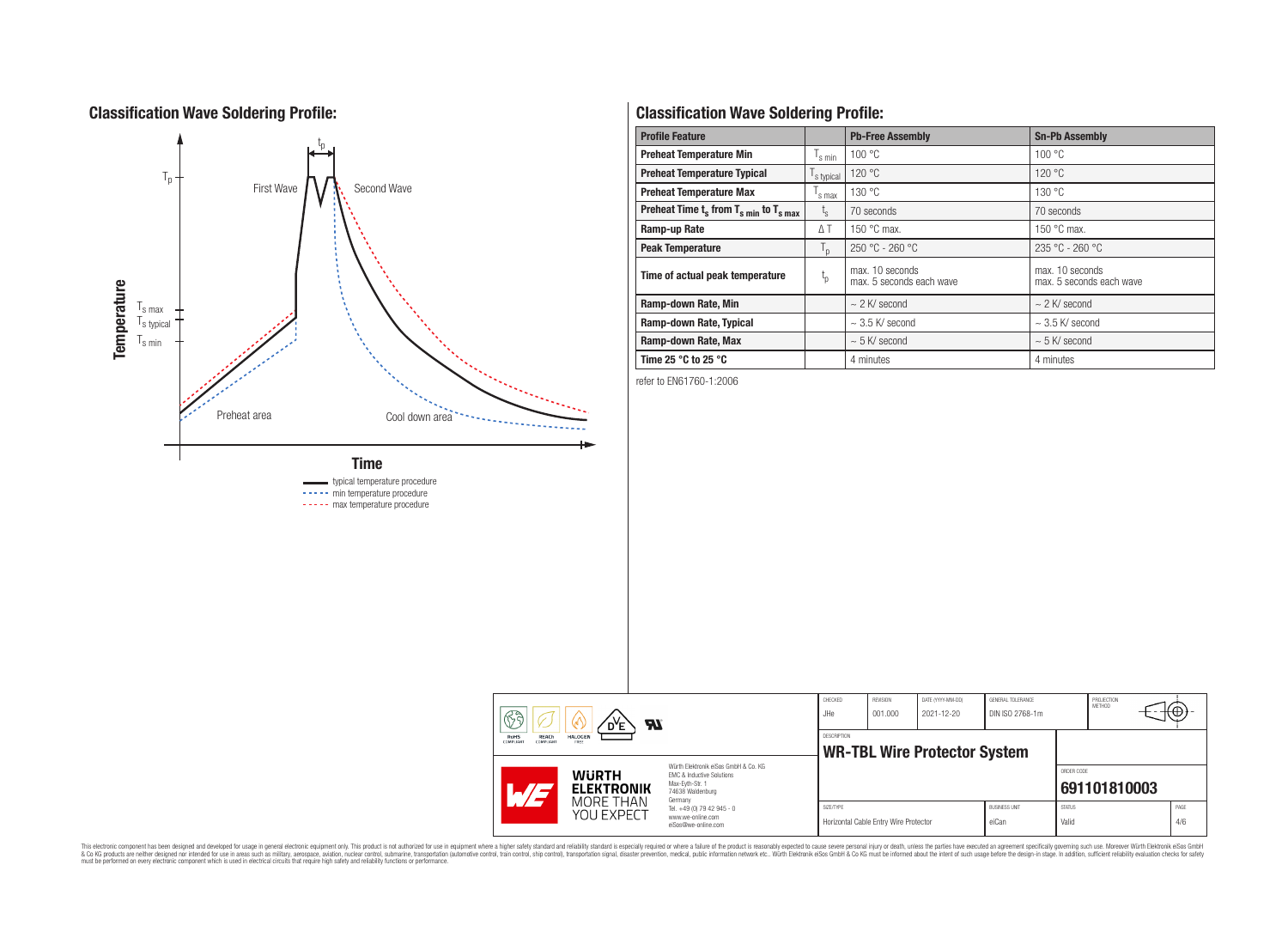## **Cautions and Warnings:**

### **The following conditions apply to all goods within the product series of the Connectors of Würth Elektronik eiSos GmbH & Co. KG:**

#### **General:**

- This mechanical component is designed and manufactured for use in general electronic equipment.
- Würth Elektronik must be asked for written approval (following the PPAP procedure) before incorporating the components into any equipment in fields such as military, aerospace, aviation, nuclear control, submarine, transportation (automotive control, train control, ship control), transportation signal, disaster prevention, medical, public information network, etc. where higher safety and reliability are especially required and/or if there is the possibility of direct damage or human injury.
- Mechanical components that will be used in safety-critical or high-reliability applications, should be pre-evaluated by the customer.
- The mechanical component is designed and manufactured to be used within the datasheet specified values. If the usage and operation conditions specified in the datasheet are not met, the component may be damaged or dissolved.
- Do not drop or impact the components, the component may be damaged.
- Prevent any damage or scratches on the component, especially on the actuator.
- Direct mechanical impact to the product shall be prevented (e.g overlapping of the PCB's).
- Würth Elektronik products are qualified according to international standards, which are listed in each product reliability report. Würth Elektronik does not warrant any customer qualified product characteristics beyond Würth Elektroniks' specifications, for its validity and sustainability over time.
- The responsibility for the applicability of the customer specific products and use in a particular customer design is always within the authority of the customer. All technical specifications for standard products do also apply to customer specific products.
- The mechanical component is designed to be used along with Würth Elektronik counterparts and tools. Würth Elektronik cannot ensure the reliability of these components while being used with other products.

#### **Product Specific:**

#### **Soldering:**

- The solder profile must comply with the technical product specifications. All other profiles will void the warranty.
- All other soldering methods are at the customers' own risk.

#### **Cleaning and Washing:**

- Washing agents used during the production to clean the customer application might damage or change the characteristics of the component, body, pins and termination. Washing agents may have a negative effect on the long-term functionality of the product.
- Using a brush during the cleaning process may deform function relevant areas. Therefore, we do not recommend using a brush during the PCB cleaning process.

#### **Potting and Coating:**

• If the product is potted in the customer application, the potting material might shrink or expand during and after hardening. Shrinking could lead to an incomplete seal, allowing contaminants into the components. Expansion could damage the components. We recommend a manual inspection after potting or coating to avoid these effects.

#### **Storage Conditions:**

- A storage of Würth Elektronik products for longer than 12 months is not recommended. Within other effects, the terminals may suffer degradation, resulting in bad solderability. Therefore, all products shall be used within the period of 12 months based on the day of shipment.
- Do not expose the components to direct sunlight.
- The storage conditions in the original packaging are defined according to DIN EN 61760-2.
- The storage conditions stated in the original packaging apply to the storage time and not to the transportation time of the components.

#### **Packaging:**

• The packaging specifications apply only to purchase orders comprising whole packaging units. If the ordered quantity exceeds or is lower than the specified packaging unit, packaging in accordance with the packaging specifications cannot be ensured.

#### **Handling:**

- Do not repeatedly operate the component with excessive force. It may damage or deform the component resulting in malfunction.
- In the case a product requires particular handling precautions, in addition to the general recommendations mentioned here before, these will appear on the product datasheet
- The temperature rise of the component must be taken into consideration. The operating temperature is comprised of ambient temperature and temperature rise of the component.The operating temperature of the component shall not exceed the maximum temperature specified.

These cautions and warnings comply with the state of the scientific and technical knowledge and are believed to be accurate and reliable. However, no responsibility is assumed for inaccuracies or incompleteness.

| B<br><b>Al</b><br>RoHS<br><b>HALOGEN</b><br><b>REACh</b><br>COMPLIANT<br>COMPLIANT<br>FREE |                                                |                                                                                                                                                                                                          | CHECKED<br>JHe                                            | <b>REVISION</b><br>001.000            | DATE (YYYY-MM-DD)<br>2021-12-20 | GENERAL TOLERANCE<br>DIN ISO 2768-1m |                        | PROJECTION<br>METHOD | (⊕          |
|--------------------------------------------------------------------------------------------|------------------------------------------------|----------------------------------------------------------------------------------------------------------------------------------------------------------------------------------------------------------|-----------------------------------------------------------|---------------------------------------|---------------------------------|--------------------------------------|------------------------|----------------------|-------------|
|                                                                                            |                                                |                                                                                                                                                                                                          | <b>DESCRIPTION</b><br><b>WR-TBL Wire Protector System</b> |                                       |                                 |                                      |                        |                      |             |
|                                                                                            | <b>WURTH</b><br><b>ELEKTRONIK</b><br>MORE THAN | Würth Elektronik eiSos GmbH & Co. KG<br><b>EMC &amp; Inductive Solutions</b><br>Max-Eyth-Str. 1<br>74638 Waldenburg<br>Germany<br>Tel. +49 (0) 79 42 945 - 0<br>www.we-online.com<br>eiSos@we-online.com |                                                           |                                       |                                 |                                      | ORDER CODE             | 691101810003         |             |
|                                                                                            | YOU EXPECT                                     |                                                                                                                                                                                                          | SIZE/TYPE                                                 | Horizontal Cable Entry Wire Protector |                                 | <b>BUSINESS UNIT</b><br>eiCan        | <b>STATUS</b><br>Valid |                      | PAGE<br>5/6 |

This electronic component has been designed and developed for usage in general electronic equipment only. This product is not authorized for use in equipment where a higher safety standard and reliability standard si espec & Ook product a label and the membed of the seasuch as marked and as which such a membed and the such assume that income in the seasuch and the simulation and the such assume that include to the such a membed and the such